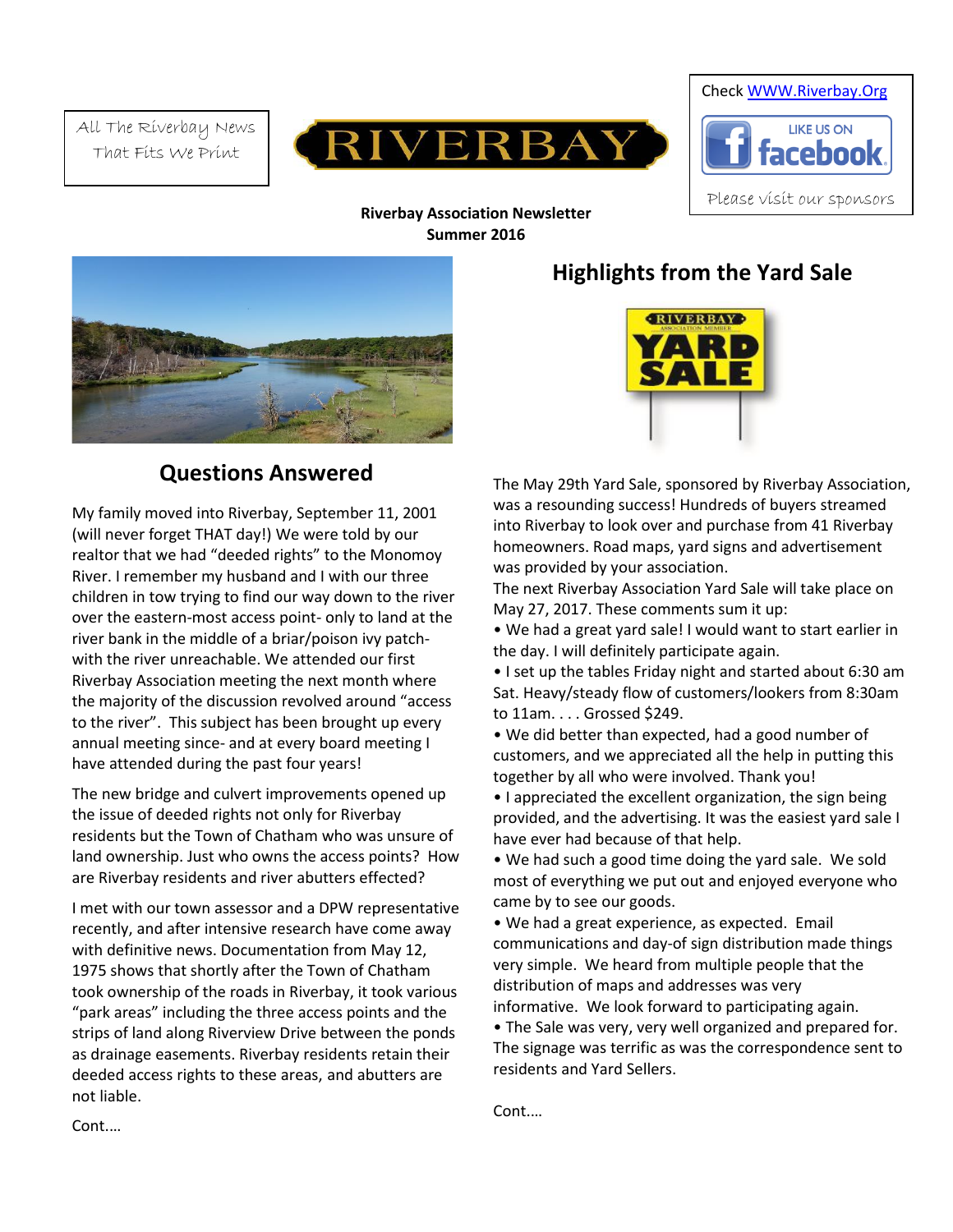#### **Questions cont…**

So where does this leave us in regards to access to the Monomoy River? First, the Chatham Conservation Foundation owns the area along the river (lot 136 on Riverbay maps). At their annual meeting in 1970, Riverbay Association gave the land to the CCF citing liability and policing considerations. Second, the Conservation Commission controls 100 ft. from the high water mark. Third, and most notably, no one has maintained the access points from their inception- in many areas passage is treacherous.

Your Board does not wish to take on the project of river access. The *Articles of Association* state that our purpose is to maintain the character of Riverbay as a desirable residential area and to develop community spirit in the Association. Board focus at this time is to improve the entrances to Riverbay- especially at Park Avenue, and to encourage the socialization of Riverbay residents through our Saturday Socials, the annual yard sale, and an updated directory. The board is in agreement that Jack Knife Cove is the best access point to the Monomoy River.

At our annual meeting on October 22<sup>nd</sup>, our featured speaker will be Matt Cannon, Land Steward who works for both the Con. Com. And the CCF. He will discuss and answer questions regarding access to the river as well as concerns for the preservation of the ecological integrity of the conservation land along the Monomoy River.

Sally Davol

# **~ Upcoming Riverbay Events ~**

**Saturday, August 27** Riverbay Saturday Social 5-7 PM, Location to be announced **Saturday, October 22** Riverbay Annual Meeting 9:30 AM, Chatham Community Center **Thursday, December 8** Riverbay Annual Christmas Tree Lighting and Carol Sing 5:30 PM Park Avenue entrance

### **Yard Sale Cont….**

• Thought it was great. SO well organized and publicized. All the buyers coming through were extremely complimentary about the sale and its number of participants, the neighborhood itself, and the organization of it.

• Thank you again for a very well organized yard sale event. Many of those who stopped at my house commented on how well advertised the sale was, how helpful the maps were, and that it was run very well. I met some nice folks, got some stuff I no longer needed back in circulation, and made a few dollars. So all in all, I was very happy.

• We want to thank the committee for an excellent job. We had well over a 100 people and just about sold out. It was very successful for us.

**Thank you Dale Eckerman for your organization and attention to detail! Thanks also to Tom Geagan, Bob Sholz, and Alec Vaughn for their assistance.**

## **~ New Directory Underway! ~**

Members will have a final opportunity to provide information for the directory shortlyplease look for and respond to the request.

Or do it today! Send your

- Name
- Address
- Phone number
- Email

to: [membership@riverbay.org](mailto:membership@riverbay.org)

Thank you to the 34 residents that responded to the last membership appeal! It's never too late to pay your dues!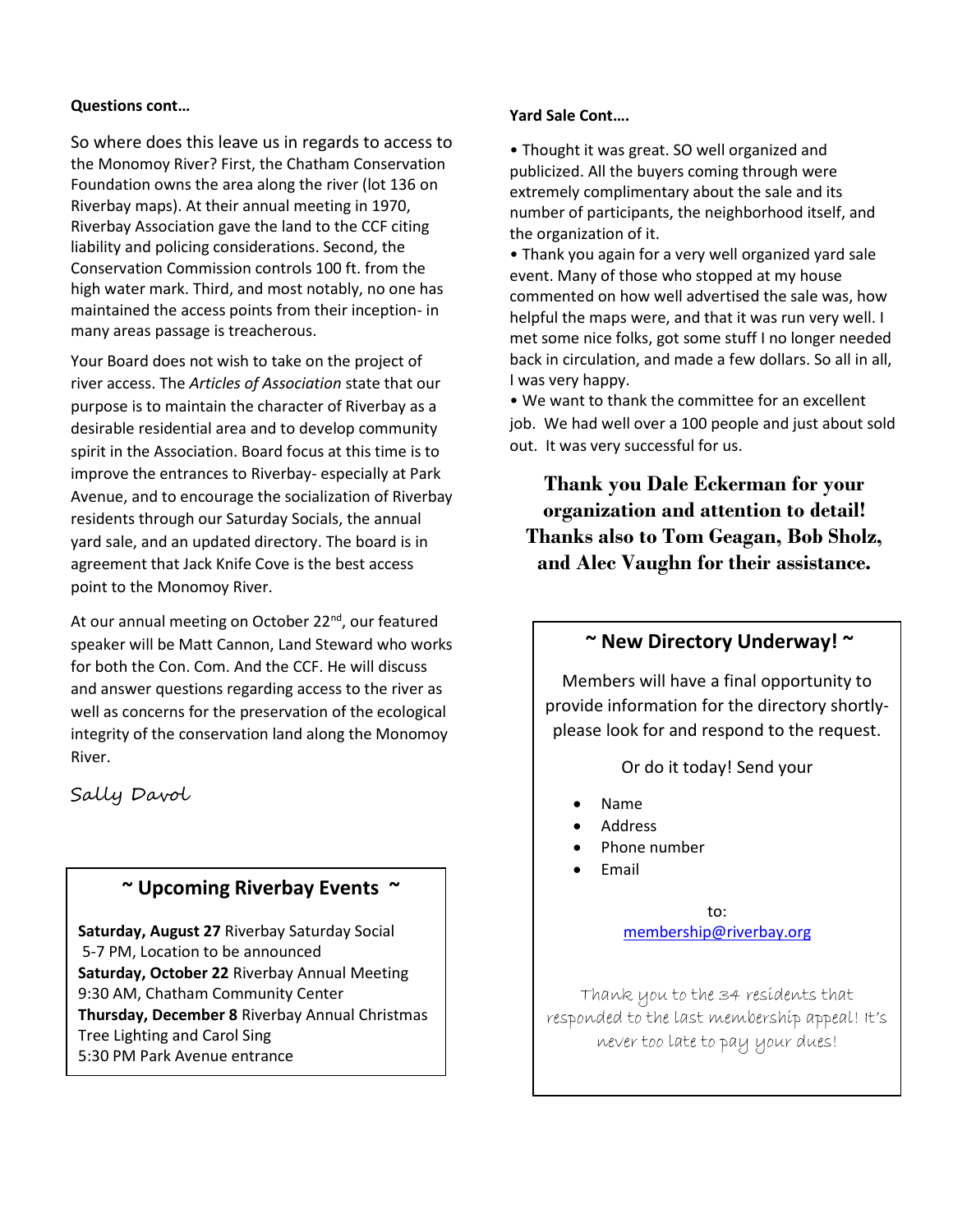# **Riverbay** *◊* **Newsletter** *◊* **Sponsors**

Riverbay Association offers two ways to enable a member to "advertise" a real estate or a business listing to the entire Riverbay membership through the Riverbay Newsletter and Website. Please note that the nominal fees help defray the costs associated with printing the newsletter and operating the website.





### **Disclaimer: The inclusion of businesses does not imply endorsement by the Riverbay Association**

### **REAL ESTATE LISTING**

Members who are selling their Riverbay home may list their "For Sale" information on the Riverbay Website. There is no charge for this listing. **Click on th[e Real Estate Listing Guidelines](http://riverbay.org/documents/Real%20Estate%20Listing%20Guidelines.pdf) link for more information and a submission form.**

A link to the real estate broker's website (to the page that displays the photos and other information) can be added for a one-time charge of \$50.

### **BUSINESS ADVERTISEMENT**

Members who operate their own business may "advertise" as a Sponsor in both the Riverbay Newsletter and Website. Within a space of 2 x 3-1/2 inches, a business card or similar copy will be printed in the Newsletter. The same information will also appear on the website (under the tab "Sponsors") for a minimum period of one year. There is a charge of \$50 for each business listing. **Click on th[e Business](http://riverbay.org/documents/Business%20Sponsor%20Guidelines.pdf)  [Sponsor Guidelines](http://riverbay.org/documents/Business%20Sponsor%20Guidelines.pdf) link for more information and a submission form.**

# **Real Estate Corner**

According to the Cape and Island Multiple Listing Service, there have been 9 homes sold in Riverbay since my last report on March 15th. The nine homes ranged in sale price from \$380,000 to \$725,00 with an average of \$533,000. Days on the market ranged from 15 to 544 and averaged 122. Homes in Riverbay sold on average at 93% of asking price. Currently, there are two homes under agreement.

As of July 6th, there are 13 homes and one lot that are active on the market. This has been a very strong market for Riverbay and clients are beginning to understand the incredible values in our neighborhood. With the opening of the Monomoy River, this should only get stronger as the year goes on. If anyone would like additional information about the real estate market in Riverbay, please feel free to contact me.

Carolyn Otis, Riverbay Board Member